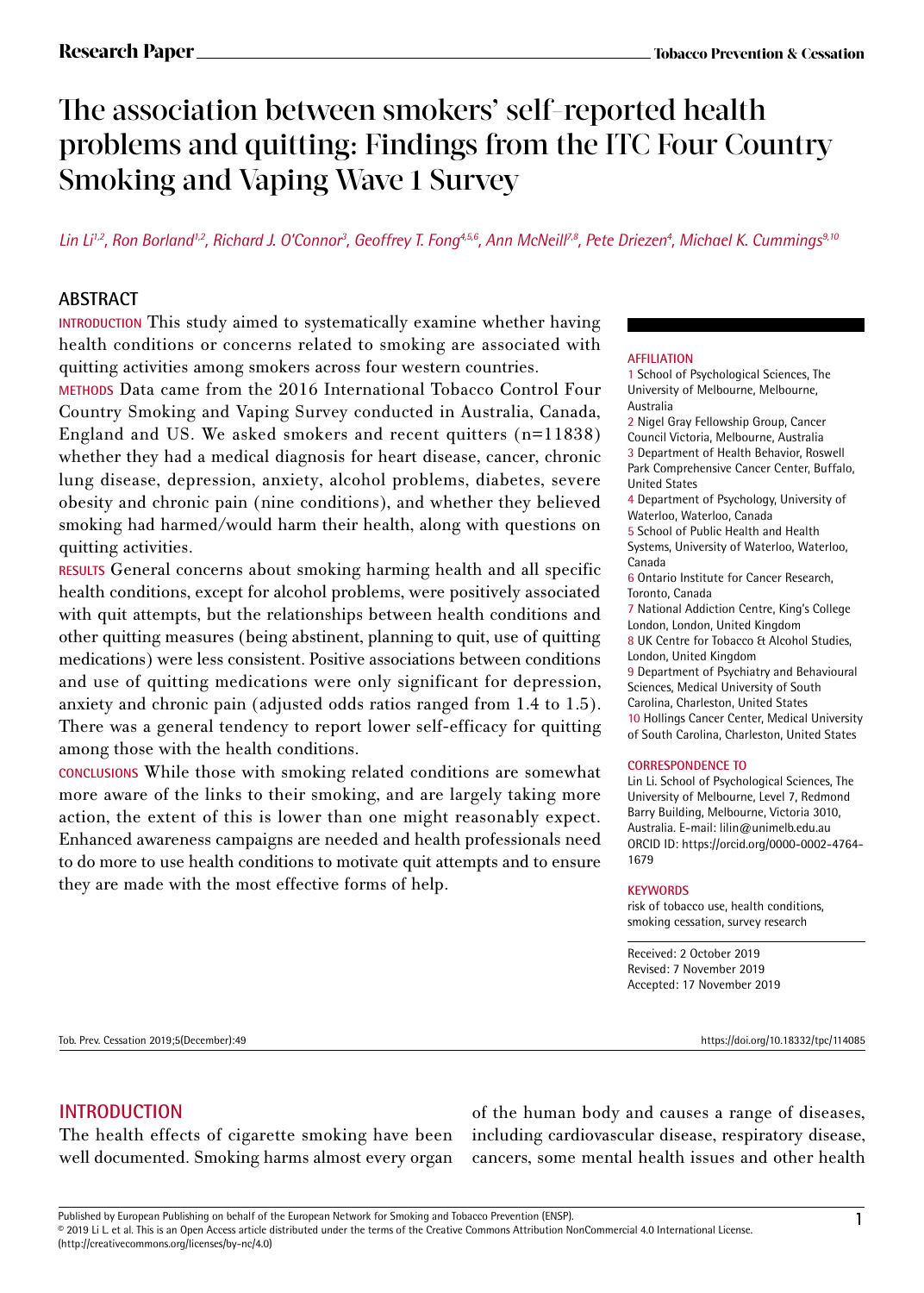problems<sup>1-3</sup>. However, the relationship between having health problems (including comorbidity) and interest in quitting and cessation outcomes is complex and under-studied in nationally representative surveys.

An early descriptive study observed that hospitalization in the preceding two years was associated with a 30–40% greater likelihood of smoking cessation<sup>4</sup>. Diagnosis of smoking related cancers such as lung and head/neck cancers has been found to be associated with high increased desire for smoking cessation<sup>5,6</sup>. Persons diagnosed with hypertension and chronic heart disease, chronic obstructive pulmonary disease (COPD) and diabetes have also been found to have a greater desire to quit smoking, although this has not always translated into higher rates of smoking abstinence $6-12$ . It should be noted that most of the available research reported above had small samples and was conducted mostly in the context of hospitalization or outpatient care. Nationally representative population data have been little employed to examine the relationship between physical illness and desire for smoking cessation.

Much is known about the relationship between mental health conditions and smoking/cessation. People with mental health problems are more likely to smoke, and to smoke more heavily, than the general population<sup>2,13,14</sup>. The smoking prevalence among people with clinical depression is approximately twice that of the general population<sup>15,16</sup>. Comorbid disorders are associated with higher proportions of heavy smoking<sup>2</sup>. Smoking rates have declined in the general population over the last few decades but not among people with indicators of longstanding mental disorders or recent psychoactive medication usage<sup>17</sup>. A recent study in the UK found equivocal evidence, but the gap in smoking between the general population and those with mental disorders is not closing18. Depression, especially severe depression, seems to make it difficult for smokers to quit even though they are aware of the long-term harms of smoking2,19,20. In England, although people with mental health problems are more likely to be advised to quit by general practitioners; when the number of consultations is taken into account, they are actually less likely to be so advised<sup>21</sup>. Cessation rates remain consistently lower for depressed smokers than for smokers in the general population, highlighting a need to better understand their associations and

identify more effective intervention strategies $^{22}$ . Identified mechanisms that underline persistent smoking among depressive smokers include low positive affect, high negative affect and cognitive  $impairment<sup>22</sup>$ .

The present study aimed to examine whether having health conditions or concerns related to smoking are associated with quitting activities, including intention/self-efficacy to quit, making quit attempts, and use of stop-smoking medications in reported quit attempts, and whether the associations differ by country. We expect to find greater quitting activity among those with illnesses strongly causally linked to smoking, and based on past work, more so among those with mental health problems. But we are less certain as to what to expect for other conditions with more complex relationships, such as chronic pain and obesity, where smoking may be used as part of self-management. We also expect higher levels of use of stop-smoking medications, as those with health conditions are likely to be in contact with health professionals who should be recommending them.

### **METHODS**

### **Data source and participants**

The data came from Wave 1 of the International Tobacco Control Four Country Smoking and Vaping Survey (ITC 4CV1) conducted in Australia, Canada, England and the United States from July to November 2016. The valid main sample (n=12294) consisted of the following respondent groups: 1) adult smokers and quitters who responded to previous ITC 4C Surveys<sup>23</sup>, and were successfully re-contacted online; 2) current smokers and past smokers who had quit smoking in the past two years, and were newly recruited in 2016 through online probability-based consumer panels; and 3) newly recruited current electronic cigarette (e-cigarette) users. The sample was designed to be representative of tobacco and e-cigarette users in each country. Because the current study is mainly concerned about the associations between a range of reported health problems and combustible tobacco use/quitting among cigarette smokers and recent quitters who stopped smoking in the past two years, a total of 74 cases of non-smokers (never smokers) and 382 cases who were re-contacted from a previous ITC 4C Survey but who had been abstinent for more than two years were excluded from the analysis. Hence, our analytic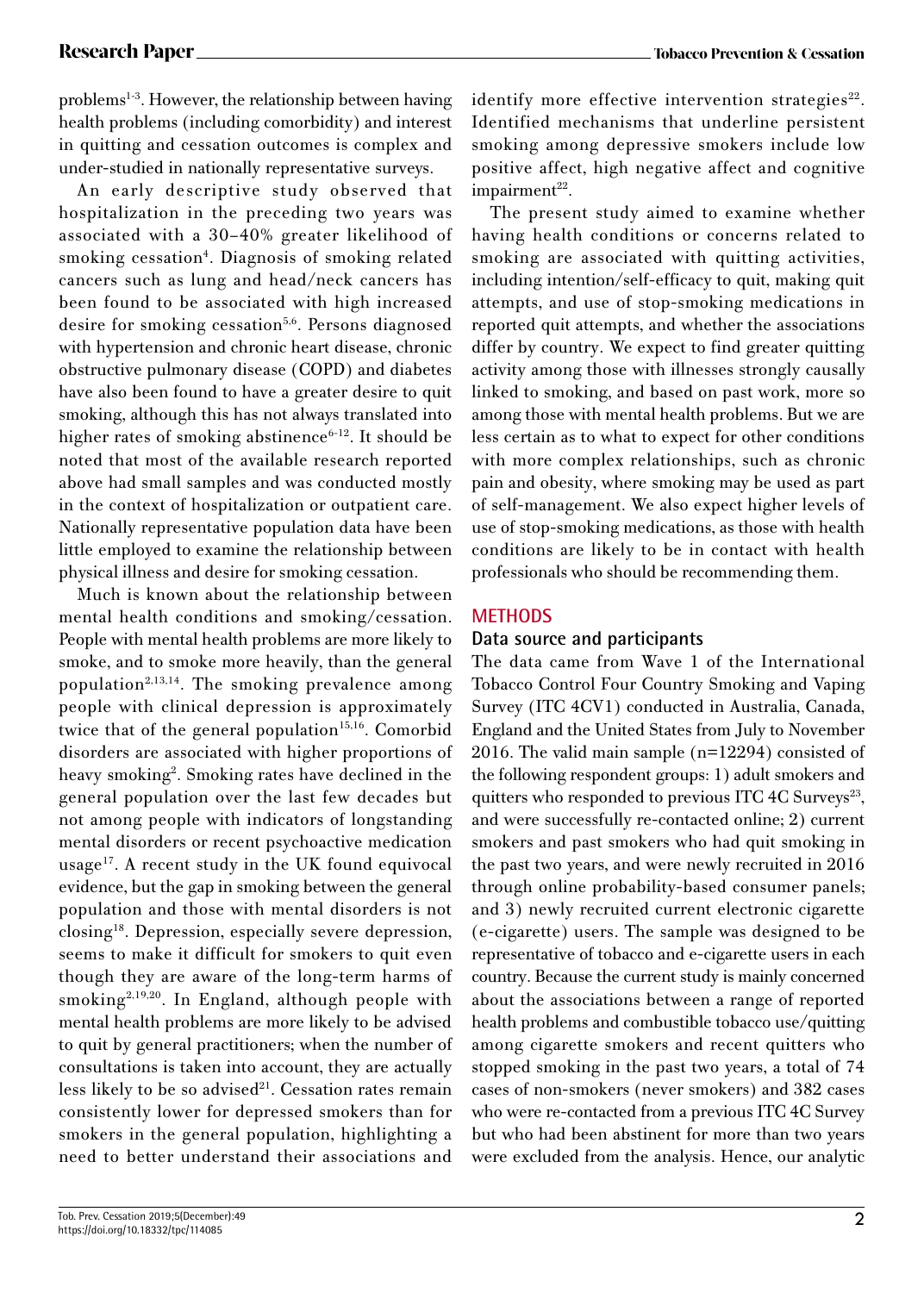sample consisted of a total of 11838 respondents (Australia: n=1490; Canada: n=3576; England: n=4220; and US: n=2552), among whom 47.1% were exclusive cigarette smokers, 6.4% exclusive e-cigarette users, 27.4% concurrent users, and 19.1% were recent cigarette quitters. Table 1 presents sample size and characteristics by country. A more detailed description of sampling methods and original sample size for each country can be found elsewhere<sup>23-25</sup>.

### **Measures**

#### *Self-reported health problems*

All respondents were asked whether they were currently being treated for or had been diagnosed (current diagnosis) with three types of health problems related to cigarette smoking: 1) those where there are strong causal links (heart disease; cancer, excluding non-melanoma skin cancer; and chronic lung disease such as chronic bronchitis and emphysema); 2) those that are mental health related (i.e. depression, anxiety, alcohol problems); and 3) those with more complex associations (severe obesity, chronic pain, and diabetes). Their answers were coded as 'yes, selected' vs 'not selected/don't know'. In England, respondents were asked about lung cancer and other cancers separately, and instead of chronic lung disease, they were asked about four specific conditions: asthma, emphysema, chronic bronchitis and tuberculosis, with respondents reporting any specific condition classified as having the general condition. We also conducted supplementary analyses on a composite of having any of the three mental health conditions and any of the three conditions most commonly caused by smoking (cancer, heart disease, and lung disease).

In addition, participants were asked: 'To what

|  |  |  | Table 1. Weighted sample characteristics, by country |  |  |
|--|--|--|------------------------------------------------------|--|--|
|--|--|--|------------------------------------------------------|--|--|

| <b>Characteristics</b>          | <b>Canada</b> | <b>US</b>     | <b>England</b> | Australia  | <b>Total</b>  | p-value      |
|---------------------------------|---------------|---------------|----------------|------------|---------------|--------------|
|                                 | $n = 3576$    | $n = 2552$    | $n = 4220$     | $n = 1490$ | $n = 11838^a$ | for $\chi^2$ |
|                                 | $\frac{0}{2}$ | $\frac{0}{2}$ | $\frac{0}{2}$  | $\%$       | $\frac{0}{2}$ |              |
| Gender (Female)                 | 41.5          | 45.5          | 46.2           | 44.5       | 44.4          | < 0.05       |
| Age (years)                     |               |               |                |            |               | < 0.001      |
| $18 - 24$                       | 13.2          | 10.7          | 15.9           | 12.5       | 13.6          |              |
| $25 - 39$                       | 29.9          | 31.8          | 35.4           | 37.3       | 33.3          |              |
| $40 - 54$                       | 30.9          | 29.1          | 25.3           | 27.5       | 28.1          |              |
| $\geq 55$                       | 26.1          | 28.3          | 23.2           | 22.7       | 25.1          |              |
| Ethnicity                       |               |               |                |            |               | < 0.001      |
| White                           | 84.7          | 78.2          | 94.1           | 89.6       | 87.2          |              |
| Non-White (minority group)      | 15.3          | 21.8          | 5.9            | 10.4       | 12.8          |              |
| <b>Education</b> <sup>b</sup>   |               |               |                |            |               | < 0.001      |
| Low                             | 27.2          | 50.9          | 17.7           | 38.5       | 30.4          |              |
| Moderate                        | 45.7          | 33.8          | 63.6           | 36.5       | 48.4          |              |
| High                            | 26.5          | 15.3          | 15.9           | 23.9       | 20.1          |              |
| Income <sup>b</sup>             |               |               |                |            |               | < 0.001      |
| Low                             | 34.1          | 36.8          | 20.4           | 30.5       | 29.3          |              |
| Moderate                        | 24.1          | 31.7          | 43.9           | 23.9       | 32.7          |              |
| High                            | 34.8          | 30.6          | 26.6           | 38.1       | 31.3          |              |
| No information                  | 7.1           | 1.0           | 9.2            | 7.5        | 6.6           |              |
| <b>Cigarette smoking status</b> |               |               |                |            |               | < 0.001      |
| Recent quitter                  | 26.1          | 21.8          | 27.2           | 26.2       | 25.6          |              |
| Non-daily smoker                | 21.9          | 14.6          | 18.2           | 7.0        | 17.1          |              |
| Daily smoker                    | 52.1          | 63.9          | 54.7           | 66.8       | 57.4          |              |
| <b>Respondent type</b>          |               |               |                |            |               | < 0.001      |
| Exclusive smoker                | 41.4          | 55.9          | 42.1           | 58.8       | 47.1          |              |
| Concurrent user                 | 32.5          | 22.3          | 30.8           | 15.1       | 27.4          |              |
| Exclusive vaper                 | 6.0           | 4.5           | 9.5            | 2.3        | 6.4           |              |
| Former smoker                   | 20.1          | 17.3          | 17.6           | 23.9       | 19.1          |              |

a For some variables the numbers of cases were fewer than the total, due to some 'don't know' and 'missing' cases. b For the definition of each category please see the Measures section.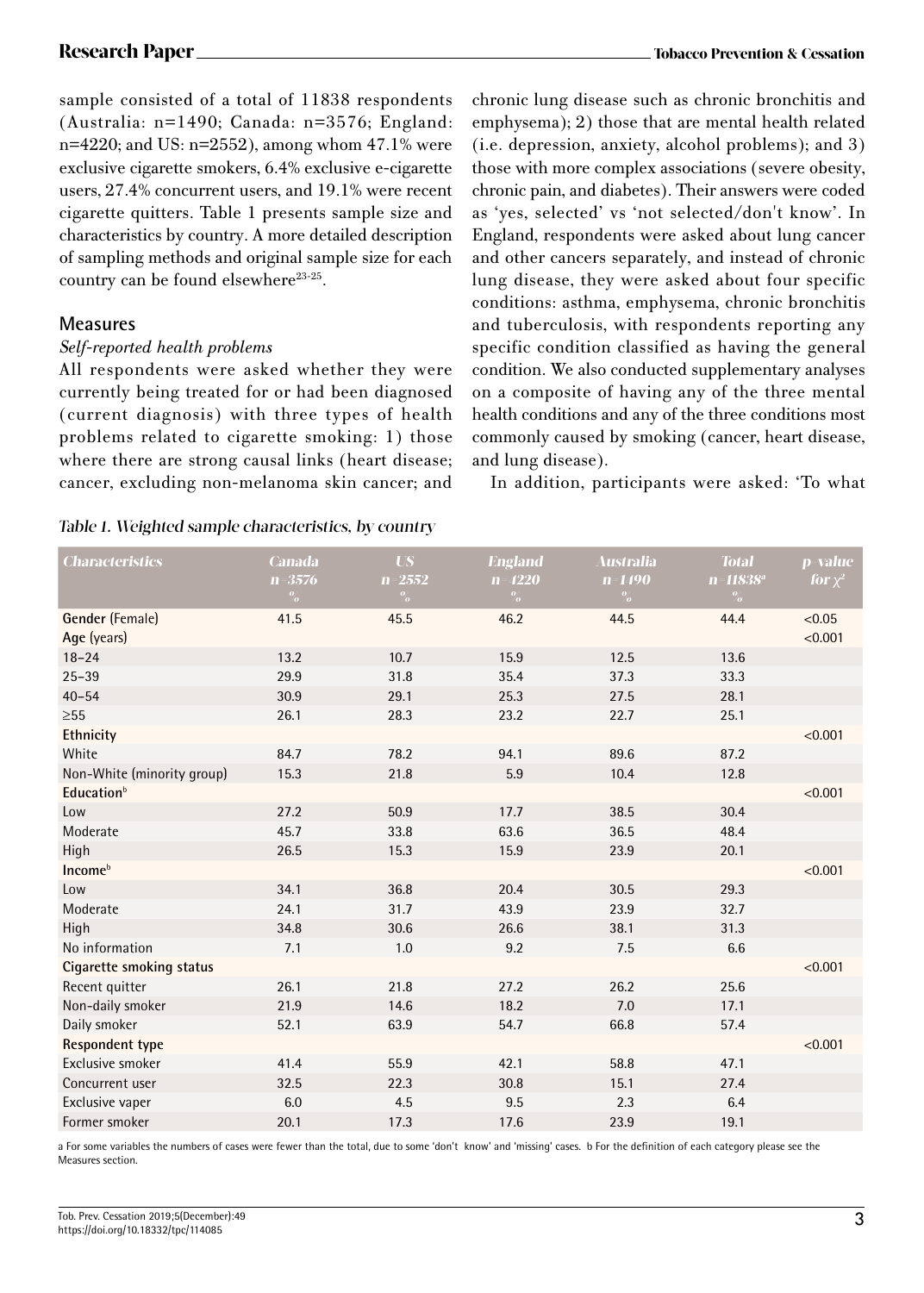extent, if at all, has smoking cigarettes damaged your health?', and (for current smokers only) 'How worried are you, if at all, that smoking cigarettes will damage your health in the future?'. The response options for both were: 'not at all', 'just a little', 'a fair amount/moderately', 'a great deal', and 'don't know'. The responses were recoded into 'yes, at least moderately' vs all lesser responses and don't know.

### *Quit-related measures*

Current smokers were asked: 'Are you planning to quit smoking?'. Response options were 'within the next month', 'within the next 6 months', 'sometime in the future, beyond 6 months', and 'not planning to quit'. The first two categories were recoded as 'within the next 6 months', and the remaining as 'no current plans' (which also included 'don't know'). Self-efficacy to quit was assessed by asking: 'If you decided to give up smoking completely in the next 6 months, how sure are you that you would succeed?' ('not at all sure/ slightly/don't know' vs 'moderately/very/extremely sure'). Quit attempts were assessed by asking current smokers who reported ever making quit attempts: 'How many times, if any, have you tried to quit in the past 12 months?' ('no attempt' including 'never tried' vs '1 or more attempts'). Those who reported having made at least 1 quit attempt in the last 12 months were also asked about their use of stop-smoking medications (coded as 'any type of nicotine replacement therapy (NRT), varenicline or bupropion' vs 'no medication)' in their last quit attempt.

### *Other covariates*

Demographics measures included age (18–24, 25–39,  $40-54$ ,  $\geq 55$  years), sex (male, female), and ethnicity (White/English-speaking in Australia vs non-White/ non-English-speaking/identified-minority-group). Due to the differences in economic development and educational systems across countries, only relative levels of income and education were used. 'Low' level of education referred to those who completed high school or less in Canada, the US and Australia, and secondary/vocational or less in England; 'moderate' meant community college/trade/technical-school/some university (no degree) in Canada and the US, college/ university (no degree) in England, or technical/ trade/some university (no degree) in Australia; and 'high' referred to those who completed university or postgraduate studies in all countries. Household annual income was also grouped into 'low' (<US\$30000 in the US, <AU\$45000 in Australia, <CA\$45000 in Canada, <£15000 in England), 'moderate' (US\$30000– \$59999, AU\$45000–\$74999, CA\$45000–\$74999, £15000–£39999), and 'high' categories (≥US\$60000, ≥AU\$75000, ≥CA\$75000, ≥£40000).

Cigarettes smoking status was also asked and recoded into three categories: daily smokers, nondaily smokers and recent quitters. As in previous research<sup>26</sup>, depending on respondents' cigarette and e-cigarette use, we re-categorized respondents into the following four types: cigarette-only smokers, concurrent users, e-cigarette-only users, and exsmokers (Table 1).

## **Data analysis**

The analysis was weighted and the stratified sampling design was accounted for. The prevalence/proportions of key measures are reported. For categorical variables, chi-squared tests were performed to check for equality of percentages in subgroups/countries. To compare self-reported health conditions across countries and quitting activities (e.g. whether having plans to quit) for each health condition separately, we employed logistic regression, controlling for sociodemographics. We also tested for interactions by health condition with country, but only retained interaction effects in the models when they were significant. In these cases, follow-up analyses stratified by country were then conducted, and relevant results on country differences are reported. In all analyses, a p-value <0.05 was considered statistically significant. All analyses were conducted using Stata Version 14.1.

The survey protocols and all materials, including the survey questionnaires, were cleared for ethics by Institutional Review Board, Medical University of South Carolina (ORE No. 20803); Research Ethics Office, King's College London, UK (ORE No. 20803 and RESCM-17/18-2240); Office of Research Ethics, University of Waterloo, Canada (ORE No. 20803 and ORE No. 21609); and Human Research Ethics, Cancer Council Victoria, Australia (ORE No. 21609 and HREC 1603).

## **RESULTS**

### **Sample characteristics**

Table 1 presents weighted sample characteristics in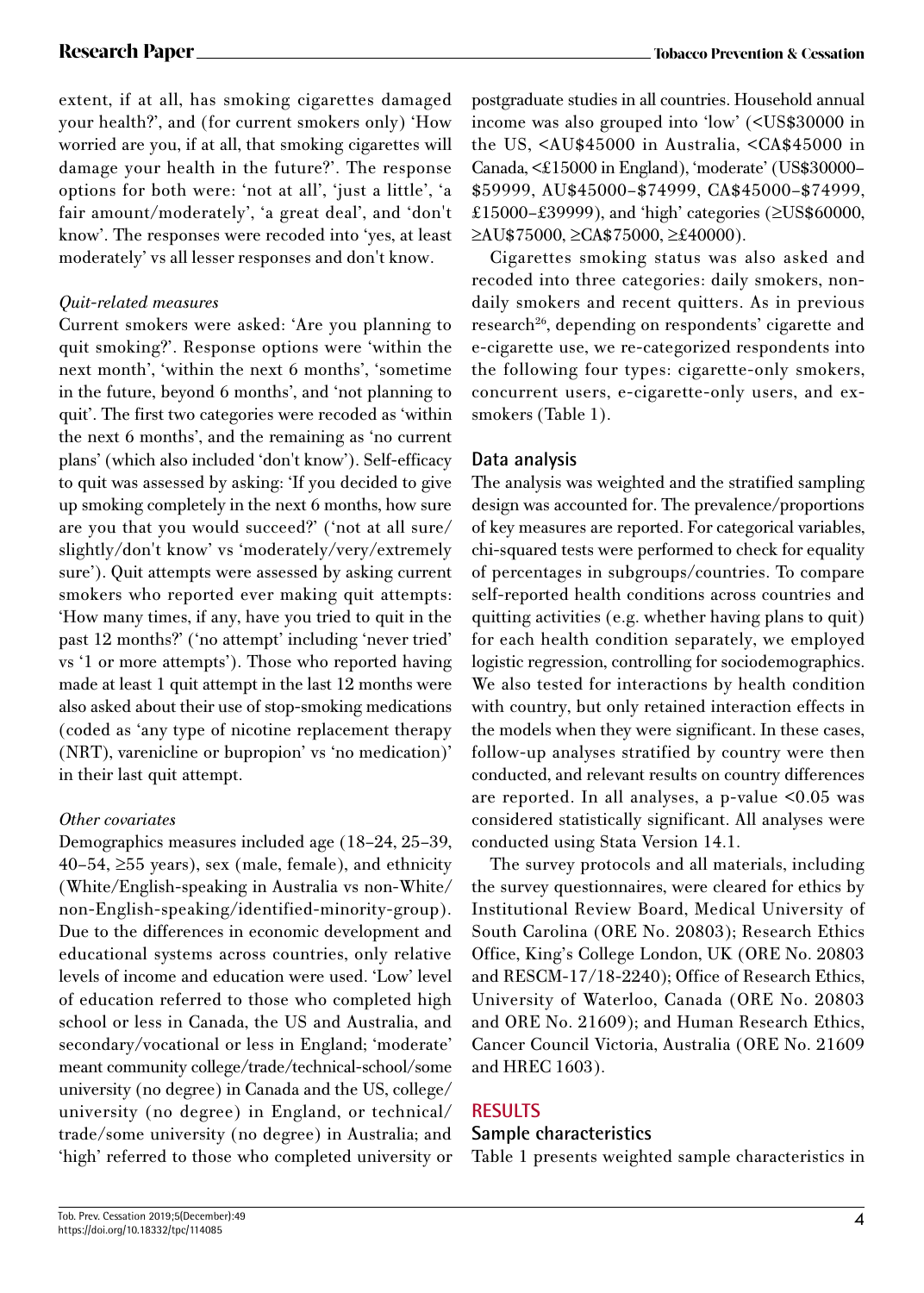the four countries. Overall, respondents were more likely to be male, White, and aged ≥40 years. In all four countries, the biggest respondent type was exclusive cigarette smokers, followed by concurrent users of cigarettes and e-cigarettes, ranging from 15% in Australia to over 30% in both Canada and England. About a quarter of respondents were recent quitters. Among the continuing smokers, 36.6% planned to quit smoking within the next 6 months; 48.7% had at least moderate self-efficacy to quit; 48.8% reported at least 1 quit attempt in the past 12 months; and of those daily smokers who made quit attempts in the last year (n=4534), 40.5% reported using some form of smoking cessation medication (any of NRT, varenicline or bupropion) in their last quit attempts.

Overall, more people reported mental health conditions (e.g. about 21% reported depression) than physical conditions (e.g. 11.1% reported chronic pain), and the most severe physical conditions were generally reported at the lowest levels (e.g. only 3.9% reported heart disease). There were marked differences in rates of reporting conditions by country with respondents from England least likely to report these health conditions (Supplementary file, Table 1).

## **Quitting activities and use of cessation medications among those with or without health problems**

Table 2 shows the relationships between health conditions and quitting measures. The four measures of interest in quitting (being abstinent, planning to quit within the next 6 months, past attempts, and use of stop-smoking medications) were generally higher in those with the conditions, and self-efficacy generally lower, although not always significantly. These are noted in Table 2 but details are provided below. There were, by country, relatively few statistically significant health-condition interaction effects.

For diseases strongly linked to smoking, there were more reported quit attempts with all three conditions; increased likelihood of being abstinent for cancer and heart disease (but not chronic lung conditions), and more future plans for cancer and chronic lung conditions (but not heart disease, Table 2). No associations were found between these health conditions and use of cessation medications on the last quit attempt. When combined as a group, we found that having 'any' of these three smokingcaused conditions was associated with having made quit attempts (55.6% vs 47.6%; adjusted odds ratio, AOR=1.6; 95% CI: 1.4–1.9; p<0.001), and more

| Table 2. Association between self-reported health problems and quitting activities (in all 4 countries <sup>a</sup> ) |  |
|-----------------------------------------------------------------------------------------------------------------------|--|
|-----------------------------------------------------------------------------------------------------------------------|--|

|                                       | <b>Smoking status</b><br>$(n=11838)^c$                    |                                                                        | <b>Current smokers<sup>e</sup></b><br>$(n=10767)^{c}$                   |                                                             | <b>Daily smokers who</b><br>made >1 attempt<br>$(n=4534)^c$                     |  |
|---------------------------------------|-----------------------------------------------------------|------------------------------------------------------------------------|-------------------------------------------------------------------------|-------------------------------------------------------------|---------------------------------------------------------------------------------|--|
|                                       | <b>Already</b><br>abstinent <sup>d</sup><br>$\frac{0}{2}$ | <b>Plan to quit</b><br>within next 6<br><i>months</i><br>$\frac{0}{2}$ | <b>Self-efficacy</b><br>to quit at least<br>moderately<br>$\frac{0}{2}$ | <b>Quit attempt</b><br>at least 1<br><i>attempt</i><br>$\%$ | <b>Use of stop smoking</b><br>medications to quit <sup>f</sup><br>(Yes)<br>$\%$ |  |
| Conditions strongly linked to smoking |                                                           |                                                                        |                                                                         |                                                             |                                                                                 |  |
| <b>Heart disease</b>                  |                                                           |                                                                        |                                                                         |                                                             |                                                                                 |  |
| No (Ref).                             | 25.3                                                      | 36.5                                                                   | 49.1                                                                    | 48.6                                                        | 40.6                                                                            |  |
| Yes                                   | 33.1                                                      | 33.8                                                                   | 40                                                                      | 53.4                                                        | 48.5                                                                            |  |
| AOR (95% CI) <sup>9</sup>             | $1.7(1.2-2.4)$ **                                         | $1.1$ $(0.8-1.4)$                                                      | $0.9(0.7-1.1)$                                                          | $1.5(1.1-1.9)$ **                                           | $1.1$ $(0.8-1.6)$                                                               |  |
| Cancer                                |                                                           |                                                                        |                                                                         |                                                             |                                                                                 |  |
| No (Ref).                             | 25.4                                                      | 36.5                                                                   | 48.6                                                                    | 48.7                                                        | 40.6                                                                            |  |
| Yes                                   | 34.7                                                      | 41.4                                                                   | 49.2                                                                    | 55.1                                                        | 48.9                                                                            |  |
| AOR (95% CI)                          | $1.8(1.2-2.8)$ **                                         | $1.5(1.1-2.1)^{*}$                                                     | $1.3(0.9-1.8)$                                                          | $1.5(1.1-2.1)^{*}$                                          | $1.1(0.6-2.1)$                                                                  |  |
| Chronic lung disease                  |                                                           |                                                                        |                                                                         |                                                             |                                                                                 |  |
| No (Ref).                             | 25.6                                                      | 36.4                                                                   | 49.2                                                                    | 48.3                                                        | 40.2                                                                            |  |
| Yes                                   | 25.6                                                      | 39.6                                                                   | 39.2                                                                    | 55.8                                                        | 47.8                                                                            |  |
| AOR (95% CI)                          | $1.1(0.8-1.5)$                                            | $1.3$ $(1.1-1.6)^{*}$                                                  | $0.8(0.6-0.9)^{*}$                                                      | $1.5(1.2-1.8)$ ***                                          | $1.3(0.9-1.8)$                                                                  |  |
|                                       |                                                           |                                                                        |                                                                         |                                                             | Continued                                                                       |  |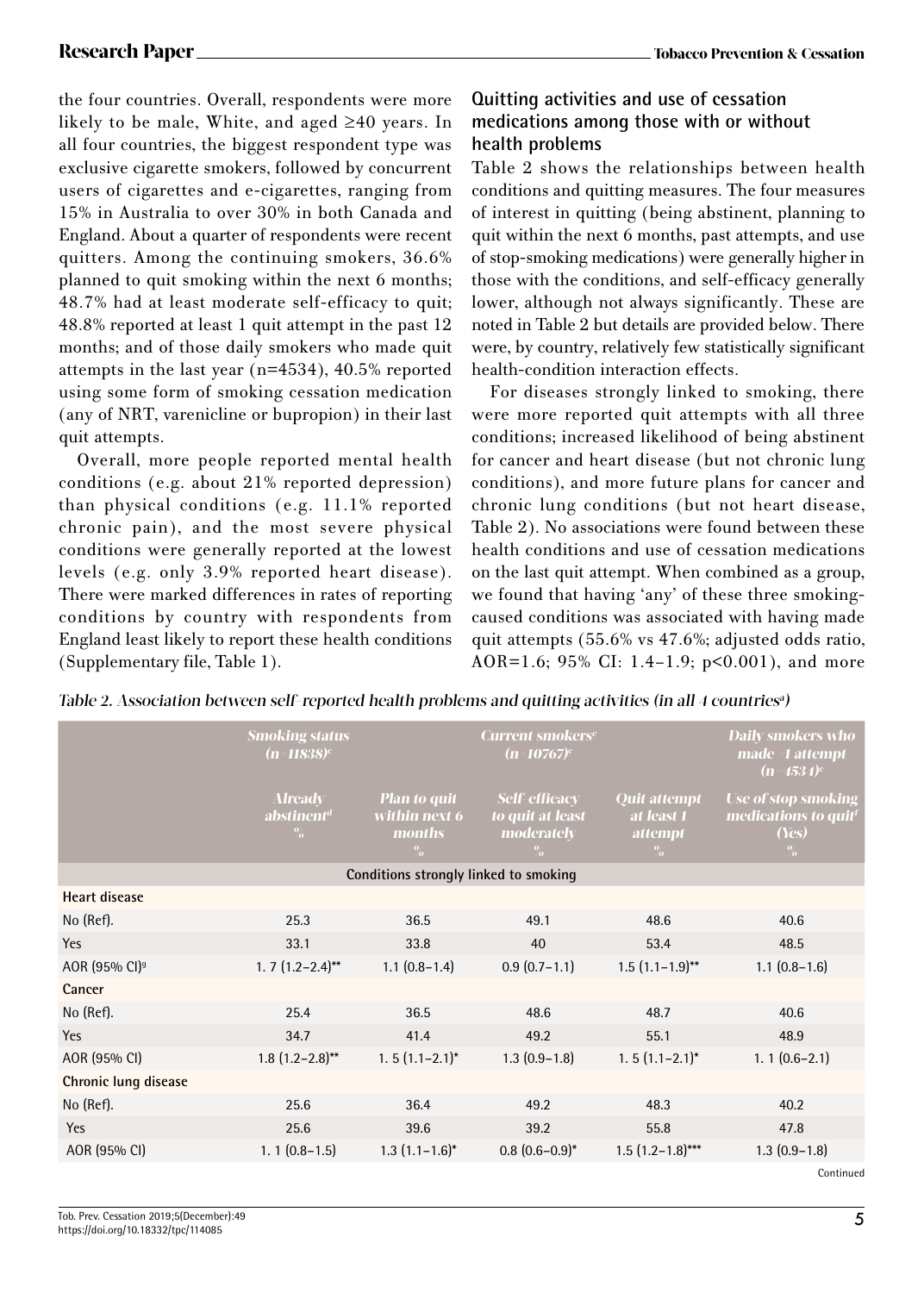#### Table 2. Continued

|                                                    | <b>Smoking status</b><br>(n=11838) $^{\rm c}$    |                                                        | <b>Current smokers<sup>e</sup></b><br>$(n=10767)^c$                     |                                                      | <b>Daily smokers who</b><br>$made \geq 1$ attempt<br>$(n=4534)^c$               |  |
|----------------------------------------------------|--------------------------------------------------|--------------------------------------------------------|-------------------------------------------------------------------------|------------------------------------------------------|---------------------------------------------------------------------------------|--|
|                                                    | <b>Already</b><br>abstinent <sup>d</sup><br>$\%$ | <b>Plan to quit</b><br>within next 6<br>months<br>$\%$ | <b>Self-efficacy</b><br>to quit at least<br>moderately<br>$\frac{0}{2}$ | <b>Quit attempt</b><br>at least 1<br>attempt<br>$\%$ | <b>Use of stop smoking</b><br>medications to quit <sup>1</sup><br>(Yes)<br>$\%$ |  |
|                                                    |                                                  | <b>Mental health conditions</b>                        |                                                                         |                                                      |                                                                                 |  |
| Depression                                         |                                                  |                                                        |                                                                         |                                                      |                                                                                 |  |
| No (Ref.)                                          | 25.3                                             | 35.8                                                   | 49.8                                                                    | 47.4                                                 | 39.2                                                                            |  |
| Yes                                                | 26.3                                             | 39.5                                                   | 44.9                                                                    | 54.2                                                 | 46.6                                                                            |  |
| AOR (95% CI)                                       | $1.1$ $(0.9-1.3)$                                | $1.2$ $(1.1-1.3)$ *                                    | $0.8$ $(0.7-0.9)$ **                                                    | $1.3$ $(1.1-1.4)$ **                                 | $1.4$ $(1.1-1.7)$ **                                                            |  |
| Anxiety                                            |                                                  |                                                        |                                                                         |                                                      |                                                                                 |  |
| No (Ref).                                          | 25                                               | 35.9                                                   | 49.6                                                                    | 47.6                                                 | 39.4                                                                            |  |
| <b>Yes</b>                                         | 27.9                                             | 39.1                                                   | 45.1                                                                    | 53.8                                                 | 46.5                                                                            |  |
| AOR (95% CI)                                       | $1.5(1.1-2.1)^{*6}$                              | $1.1$ $(0.8-1.3)^{b}$                                  | $0.8$ $(0.7-0.9)$ **                                                    | $1.2$ $(1.1-1.4)$ **                                 | $1.5(1.2-1.9)$ **                                                               |  |
| Country interactions                               | Significant (see text)                           | Significant (see text)                                 | <b>NS</b>                                                               | <b>NS</b>                                            | <b>NS</b>                                                                       |  |
| <b>Alcohol problems</b>                            |                                                  |                                                        |                                                                         |                                                      |                                                                                 |  |
| No (Ref).                                          | 25.8                                             | 36.2                                                   | 48.9                                                                    | 48.7                                                 | 40.5                                                                            |  |
| Yes                                                | 11.5                                             | 44.2                                                   | 44.6                                                                    | 52.7                                                 | 55.2                                                                            |  |
| AOR (95% CI)                                       | $0.4$ $(0.2-0.9)$ **                             | $0.8$ $(0.5-1.4)^{b}$                                  | $0.8(0.6-1.1)$                                                          | $0.8$ $(0.5-1.3)^{b}$                                | $2.0(0.9-4.5)^{b}$                                                              |  |
| Country interactions                               | <b>NS</b>                                        | Significant (see text)                                 | <b>NS</b>                                                               | Significant (see text)                               | Significant (see text)                                                          |  |
| Conditions with complex relationships with smoking |                                                  |                                                        |                                                                         |                                                      |                                                                                 |  |
| <b>Diabetes</b>                                    |                                                  |                                                        |                                                                         |                                                      |                                                                                 |  |
| No (Ref).                                          | 25.4                                             | 36.8                                                   | 49.1                                                                    | 48.5                                                 | 40.1                                                                            |  |
| Yes                                                | 26.8                                             | 32.6                                                   | 45.5                                                                    | 53.1                                                 | 49.4                                                                            |  |
| AOR (95% CI)                                       | $1.2(0.9-1.6)$                                   | $1.0(0.8-1.2)$                                         | $1.1$ $(0.9-1.3)$                                                       | $1.4(1.1-1.7)$ **                                    | $1.2(0.9-1.7)$                                                                  |  |
| Severe obesity                                     |                                                  |                                                        |                                                                         |                                                      |                                                                                 |  |
| No (Ref).                                          | 25.2                                             | 36.2                                                   | 48.9                                                                    | 48.4                                                 | 40.5                                                                            |  |
| <b>Yes</b>                                         | 35.7                                             | 44.5                                                   | 43.2                                                                    | 61.3                                                 | 51.2                                                                            |  |
| AOR (95% CI)                                       | $1.7(1.2-2.6)$ **                                | $1.4$ $(1.1-1.9)^*$                                    | $0.8(0.6-1.1)$                                                          | $1.6$ (1.2-2.3)**                                    | $1.4(0.9-2.3)$                                                                  |  |
| Chronic pain                                       |                                                  |                                                        |                                                                         |                                                      |                                                                                 |  |
| No (Ref).                                          | 25.5                                             | 36.6                                                   | 49.7                                                                    | 48.3                                                 | 39.4                                                                            |  |
| <b>Yes</b>                                         | 25.2                                             | 36.6                                                   | 41.2                                                                    | 52.8                                                 | 51.2                                                                            |  |
| AOR (95% CI)                                       | $1.1$ $(0.9-1.4)$                                | $1.1$ $(0.9-1.3)$                                      | $0.7$ $(0.5-0.9)$ <sup>*b</sup>                                         | $1.3$ $(1.1-1.5)$ **                                 | $1.4$ $(1.1-1.8)^{*}$                                                           |  |
| Country interactions                               | <b>NS</b>                                        | <b>NS</b>                                              | Significant (see text)                                                  | <b>NS</b>                                            | <b>NS</b>                                                                       |  |
| General concerns about harms of smoking            |                                                  |                                                        |                                                                         |                                                      |                                                                                 |  |
| Smoking has damaged health                         |                                                  |                                                        |                                                                         |                                                      |                                                                                 |  |
| No (Ref).                                          | 23.9                                             | 33.7                                                   | 52.2                                                                    | 44.9                                                 | 38.7                                                                            |  |
| Yes                                                | 27.2                                             | 42.8                                                   | 44.7                                                                    | 57.7                                                 | 43.5                                                                            |  |
| AOR (95% CI)                                       | $1.3(1.1-1.6)$ **                                | $1.7(1.4-2.4)***$                                      | $0.8$ $(0.7-0.9)$ ***                                                   | $1.8(1.6-2.0)$ ***                                   | $1.1(0.9-1.4)$                                                                  |  |
| Country interactions                               | <b>NS</b>                                        | Significant (see text)                                 | <b>NS</b>                                                               | <b>NS</b>                                            | <b>NS</b>                                                                       |  |
| Smoking will damage health                         |                                                  |                                                        |                                                                         |                                                      |                                                                                 |  |
| No (Ref).                                          | N/A                                              | 23.5                                                   | 51.7                                                                    | 36.7                                                 | 42.5                                                                            |  |
| Yes                                                |                                                  | 45.6                                                   | 46.5                                                                    | 57.1                                                 | 45.1                                                                            |  |
| AOR (95% CI)                                       |                                                  | $2.7$ $(2.4-3.1)***$<br><b>NS</b>                      | $0.9(0.8-1.2)^{b}$                                                      | $2.3$ (2.1-2.6)***                                   | $1.1(0.9-1.3)$                                                                  |  |
| Country interactions                               |                                                  |                                                        | Significant (see text)                                                  | <b>NS</b>                                            | <b>NS</b>                                                                       |  |

a Wherever significant health condition by country interaction effects were identified, follow-up analyses stratified by country were conducted, and relevant results were reported in the main text. b With significant health condition by country interaction effects. NS: No significant health condition by country interaction effects. c In some analysis the sample size was fewer than the total due to missing cases. d The analysis was weighted and the stratified sampling design was accounted for, and this applies to all outcomes. e This included daily and non-daily smokers. f Use of any of the following: NRT, varenicline, or bupropion. g Logistic regression results; all odds ratios were adjusted (AORs) for sex, age, ethnicity, education, income (and country); 'no' health problem group as reference value (Ref.). CI: Confidence interval. This applies to all other health problems. Significant at: \*p<0.05; \*\*p<0.01; \*\*\*p<0.001. N/A: Not applicable (this question was only asked of current smokers).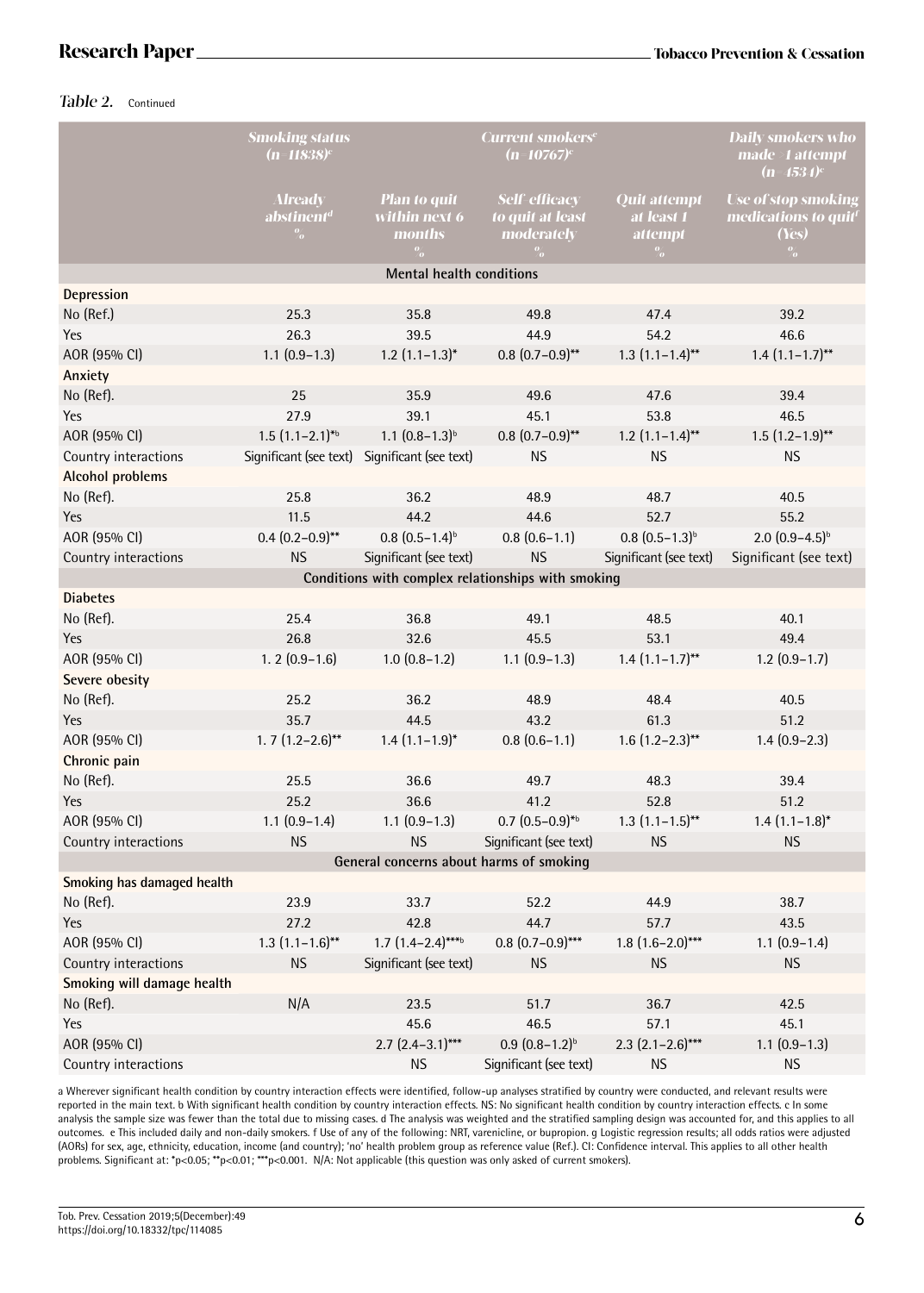planning to quit (39.1% vs 36.1%; AOR=1.4; 95% CI:  $1.2-1.6$ ; p $\leq 0.001$ ).

Turning to mental health conditions, having alcohol problems was associated with being less likely to be a recent ex-smoker, and among smokers there were significant by country interaction effects for all quitting measures except self-efficacy. For example, in England, those with alcohol problems were more likely to plan to quit (56.5% vs 35.1%; AOR=2.4; 95% CI: 1.4–4.0; p<0.01) and have made attempts (57.2% vs 45.3%; AOR=1.8; 95% CI: 1.1– 3.1; p<0.05), with no evidence of effects in the other three countries for these two quitting measures. In Australia, those daily smokers with alcohol problems were more likely to use medications to quit (72.3% vs 40.3%; AOR=3.1; 95% CI: 1.1–8.3; p<0.05), but in the other three countries there were no significant differences in use of medications between those with and without alcohol problems.

Those with depression or anxiety were more likely to report quit attempts, to use quit medications, and had lower self-efficacy than those without the corresponding condition. However, they varied on plans to quit where those with depression were generally more likely to plan future attempts, but for anxiety this was only true in the US (40.3% vs 29.1%; AOR=1.5; 95% CI: 1.1–2.0; p<0.01), whereas in Australia, those with anxiety were less likely to plan to quit (34.3% vs 42.1%; AOR=0.6; 95% CI: 0.4–0.9; p<0.05). Those with anxiety were also more likely to be abstinent, but the by-country interaction suggests this was mainly so in Canada (32.5% vs 24.5%; AOR=1.5; 95% CI: 1.1–2.0; p<0.05).

In the supplementary analyses, we found those having 'any' of these three mental health conditions were more likely to have made attempts (52.7% vs 46.8%; AOR=1.2; 95% CI: 1.1–1.4: p<0.01), use cessation medications (46.6% vs 38.6%; AOR=1.5; 95% CI: 1.2–1.8; p<0.001), plan future attempts (39.6% vs 35.3%; AOR=1.2; 95% CI: 1.1–1.3; p<0.01), but have lower self-efficacy to quit (45.3% vs 50.1%, AOR=0.8; 95% CI: 0.7–0.9; p<0.01), compared to those without any of these conditions.

Among conditions with complex relationships with smoking, diabetes was associated with making more quit attempts, but not with any other quitting measures. Those reporting severe obesity were not only more likely to be currently abstinent, and report more quit attempts (for smokers), but were also more likely to plan future attempts. Chronic pain was associated with more quit attempts and use of quit medication, and overall negatively associated with self-efficacy to quit, where there was a significant by country interaction. There was a negative association in Canada (46.1% vs 58.2%; AOR=0.7; 95% CI: 0.5– 0.9; p<0.05) and US (37.9% vs 49.8%; AOR=0.7; 95% CI: 0.4–0.9; p<0.05), but not in Australia or England.

Those who accepted that smoking had damaged their health were more likely to report having the specific health conditions; and those who perceived that smoking would damage health in the future were in most cases also more likely to have specific health conditions, except cancer, diabetes and severe obesity (Supplementary file, Table 2). Significant proportions of respondents with each of these conditions denied smoking had damaged their health and were not concerned about future adverse effects of smoking.

Those reporting that smoking had affected their health were more likely to be abstinent, made more quit attempts and plans for future attempts, but had lower self-efficacy (Table 2). There were significant by-country interaction effects for planning to quit. Those who accepted that smoking had damaged their health were more likely to plan to quit in Canada (50.4% vs 34.9%; AOR=2.0; 95% CI: 1.7– 2.4; p<0.001), US (36.1% vs 29.5%; AOR=1.6; 95% CI: 1.2–2.1;  $p<0.01$ ) and England (41.7% vs 32.9%; AOR=1.5; 95% CI: 1.2–1.9; p<0.001), but not in Australia (42.5% vs 39.3%; AOR=1.2; 95% CI: 0.8–  $1.7$ ;  $p=0.31$ ).

As in the case of reporting having been harmed by smoking, concern about future effects of smoking (among smokers only) was associated with more quit attempts and more future plans to quit. There was a significant by-country interaction between future concerns and self-efficacy to quit. Those with concerns were more likely to report lower self-efficacy in England (41.6% vs 53.3%; AOR=0.6; 95% CI: 0.5–0.7; p<0.001), but not in the other three countries. For neither general health concern measure (i.e. smoking had damaged or would damage health) was there any relationship with use of medications on their last quit attempt.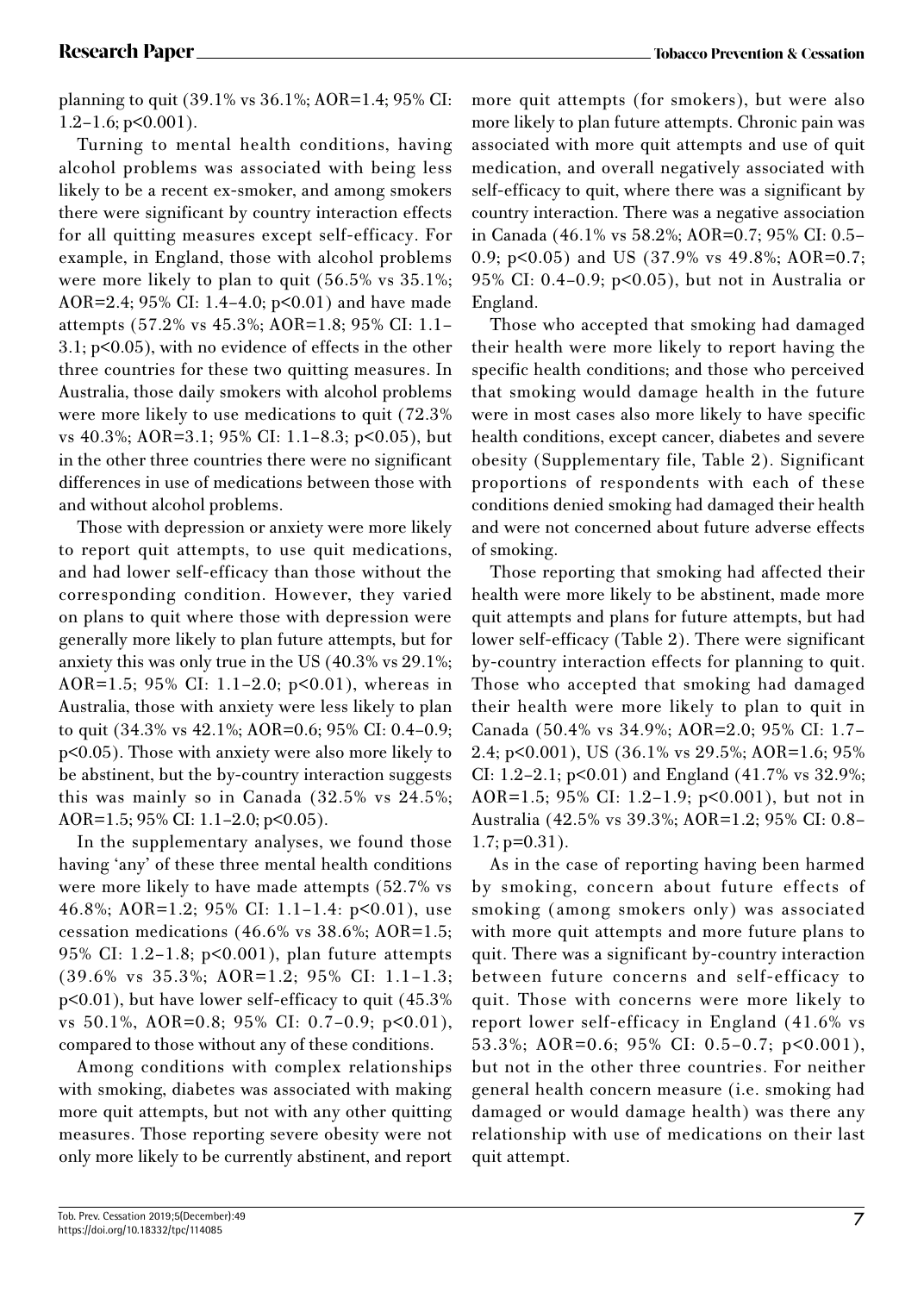## **DISCUSSION**

Overall, both general concerns about smoking damaging health and specific health conditions were associated with increased quit-related activity for at least one of the three measures used (being abstinent, quit attempts, and quit plans), except for alcohol problems. There was a general tendency for those with concerns, or conditions, to report lower self-efficacy for quitting, and while adjusted ORs for use of pharmacotherapy on last quit attempts were all above 1, most were modest and non-significant. There is cause for serious concern that smokers with medical conditions linked to their smoking are not much more likely to use evidence-based cessation medications. One would expect they are in regular contact with medical professionals who should be advising them about this and be better placed to obtain prescriptions required for some medications like varenicline, or which can result in a subsidized product for NRT in some places and circumstances. The common reports of lower self-efficacy indicate that the smokers, at some level, recognize the need for more help, but this is not translating into use of the best possible help. The levels of reporting quit activity were lower than might be expected, even allowing for memory effects, so the failure to find large differences in quit-related activities is probably not due to ceiling effects; that is, high levels of reporting among those without health problems.

We now discuss the results for various groups of health conditions in turn. First, the conditions strongly linked to smoking (heart disease, cancer, chronic lung diseases) when combined as a group, the results are consistent with what we had expected – having any of the three conditions was associated with greater quitting activities. Those with heart disease or cancer were more likely to be ex-smokers, suggesting it had motivated quitting, as found in many studies<sup>7,10,27</sup>, although it is surprising not to find this same relationship with chronic lung diseases. However, unlike the other two conditions, those with heart disease were no more likely to plan future attempts. Further, smokers with this group of conditions were no more likely to use cessation medications on their last quit attempts, and as mentioned above, there is cause for concern as people with such severe conditions should have been motivated by their health professionals to maximize

the use of proven medications to quit smoking.

Moreover, that around one quarter of smokers with each of these conditions denied smoking had damaged their health is cause for real concern. Further, cancer patients were no more likely to be concerned about the future effects of smoking. While some of the cancers may not be related to smoking, probably most are, and continuing to smoke is likely to be more damaging. Perhaps some think all the harm has been done. The findings identify a failure by a minority to link smoking with having the illness. It is unclear whether this is due to health professionals failing to point it out, or some form of denial on the behalf of this minority or some combination of the two.

Next, considering the mental health conditions, the combined analyses indicate that those with any of these conditions report greater quitting activities, but this was not the case for alcohol problems when considered alone. Reporting alcohol problems was only found to be negatively associated with being abstinent, consistent with other studies<sup>2,14</sup>. Depression and anxiety were the two most commonly reported problems, and those reporting them were more likely to report recent (failed) attempts, consistent with existing research<sup>28</sup>, but had significantly lower self-efficacy, suggesting difficulties and challenges they faced to quit smoking<sup>2,17,18</sup>. It is also worth noting that daily smokers with these two mental conditions were more likely to use quit medications on their last quit attempts, while such positive associations were not found for other groups of conditions except for chronic pain.

Among the conditions with more complex relationships with smoking, diabetes is exacerbated by smoking29, so it is disappointing to see the relatively low level of belief that smoking had caused them harm and the lack of relationship with concern about future harm. While they were more likely to have reported quit attempts, they were not more likely to be ex-smokers and future plans to quit were also similar to those without the condition. The findings suggest a failure of diabetes education, but as we did not assess this, we cannot be sure if it was a failure to provide the information or resistance from the smokers to accept it.

Chronic pain has a complex relationship with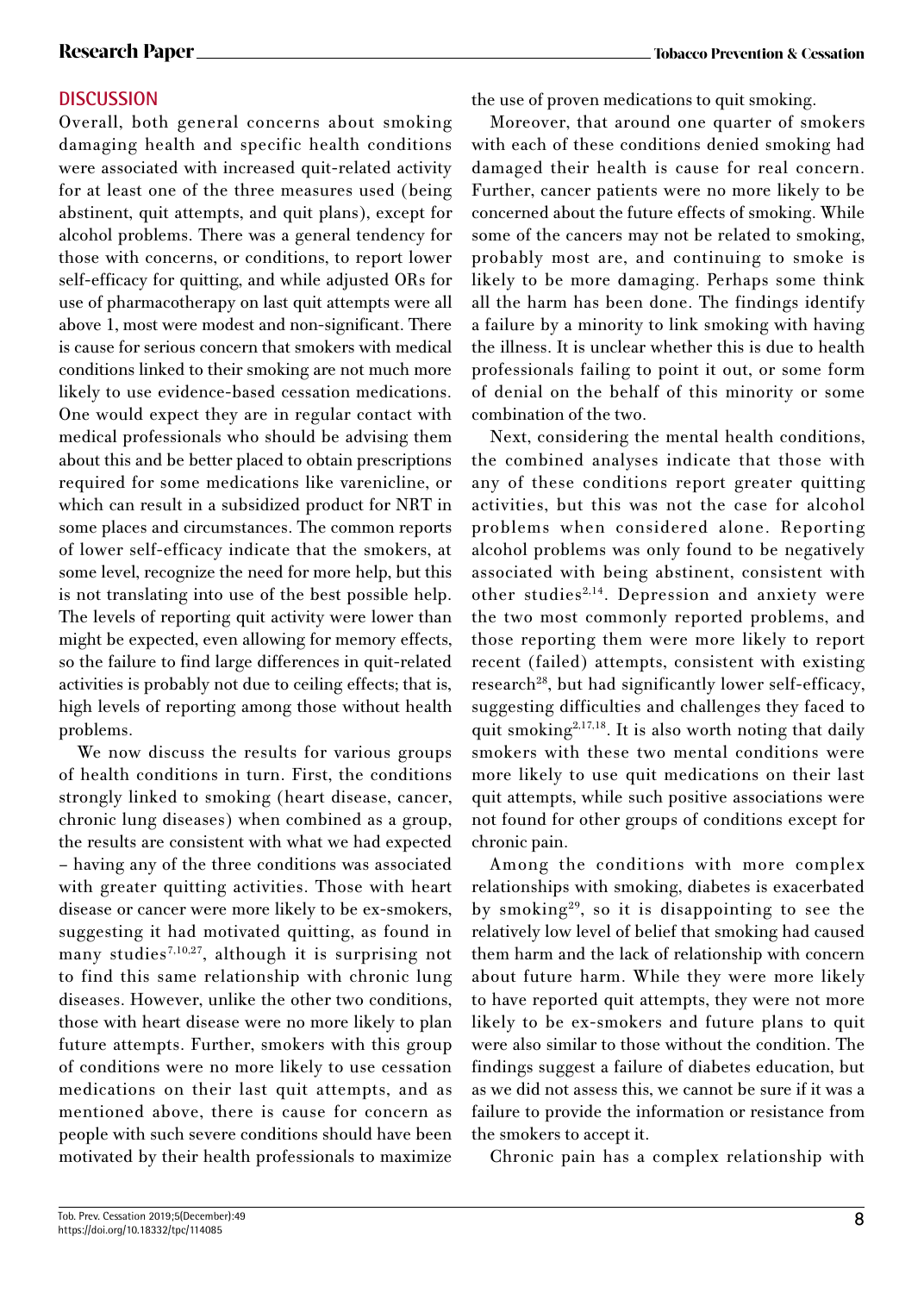smoking. Cigarette smoking may be both a cause of pain and a factor that sustains  $it^{30-32}$ . Reporting chronic pain was positively associated with quit attempts and use of quit medications, however, again not the high rates expected if these individuals had an adequate understanding of the role of smoking in their condition. Smokers with chronic pain may benefit from quit medications to cope with the pain<sup>33</sup>, and indeed this was one group significantly more likely to use such products.

Severe obesity also has a complex relationship, as smoking cessation is associated with weight gain. Obesity was more common in recent quitters, which might be partly causal but also it is likely that those prepared to accept being overweight, as a lesser evil than smoking, were more likely to quit. This group also reported more plans and attempts to quit. Our findings are consistent with the work of others that do not find weight gain a barrier to successful quitting, even though worry about weight gain is often reported as a reason for not quitting<sup>34-36</sup>.

Smoking cessation treatment has been particularly challenging in some sub-populations, including among smokers with very limited financial resources to access pharmacotherapy that they need. Although some NRT products are subsidized by the governments in some jurisdictions (the subsidy varies in the four countries), many smokers are still struggling to cover the costs associated with NRT that is not subsidized. For example, in Australia, access to nicotine patches (for a 12-week period per year), under the Pharmaceutical Benefits Scheme (PBS), has been extended to all smokers since 2011, but a condition for the discount is that the smoker participates in cessation counseling<sup>37</sup>. Those who do not meet the condition and those who choose other forms of NRT need to pay for their quit medications.

## **Limitations**

In interpreting the results, it is important to keep in mind that the ex-smokers in the study sample are all relatively recent ex-smokers, so, much of the quitting is likely to have occurred after the health problem was identified, but we do not know how much. This study depended on self-reported smoking status without biochemical validation, which is a limitation. Furthermore, as we mentioned earlier, some respondents were smokers and quitters who

had responded to a previous ITC 4C Survey, and, compared to the newly recruited participants, may have had differential memory effects in reporting on quitting. One method to overcome the memory effect is to make use of more recent quit attempts $38$ . We did ask about quit attempts in the past 12 months in this study, but we could not completely overcome the memory effect issue. We also acknowledge this cross-section analysis lacked an ideal control sample, although the original ITC 4C Survey had longitudinal and 'quasi-experimental' design features where 'countries not implementing a given new tobacco control policy act as the control group to which the country implementing such a policy will be compared, provide much stronger evidence than observational studies on the effects of national-level tobacco control policies'23. This study has other limitations, including its cross-sectional design, which limits its capacity to demonstrate possible causal relationships. In some cases, causal associations have been established in other work, so we can be confident the increased quitting associated with heart disease, at least, is partly a result of being diagnosed with the condition. However, other associations require further work to understand them. The fact that mental health conditions, such as depression, were associated with increased interest in quitting but not to success in quitting is consistent with other work $27$  and highlights the additional difficulties such groups have in quitting successfully. Furthermore, there can be gaps between what respondents identify as having and what they actually have, which can be affected by level of education about their condition, the terminology used in the survey, and a range of other factors. These concerns do not lessen the importance of the findings. We expect that if a smoker is aware that his/ her condition may be caused or worsened by smoking then this would be a critical element in motivating extra action.

## **CONCLUSIONS**

While those with smoking related conditions are somewhat more aware of the links to their smoking, and are largely taking more action, the extent of this is lower than one might reasonably expect. More rigorous and targeted public health campaigns are needed to further raise the awareness of the harms of smoking among the public in general, and among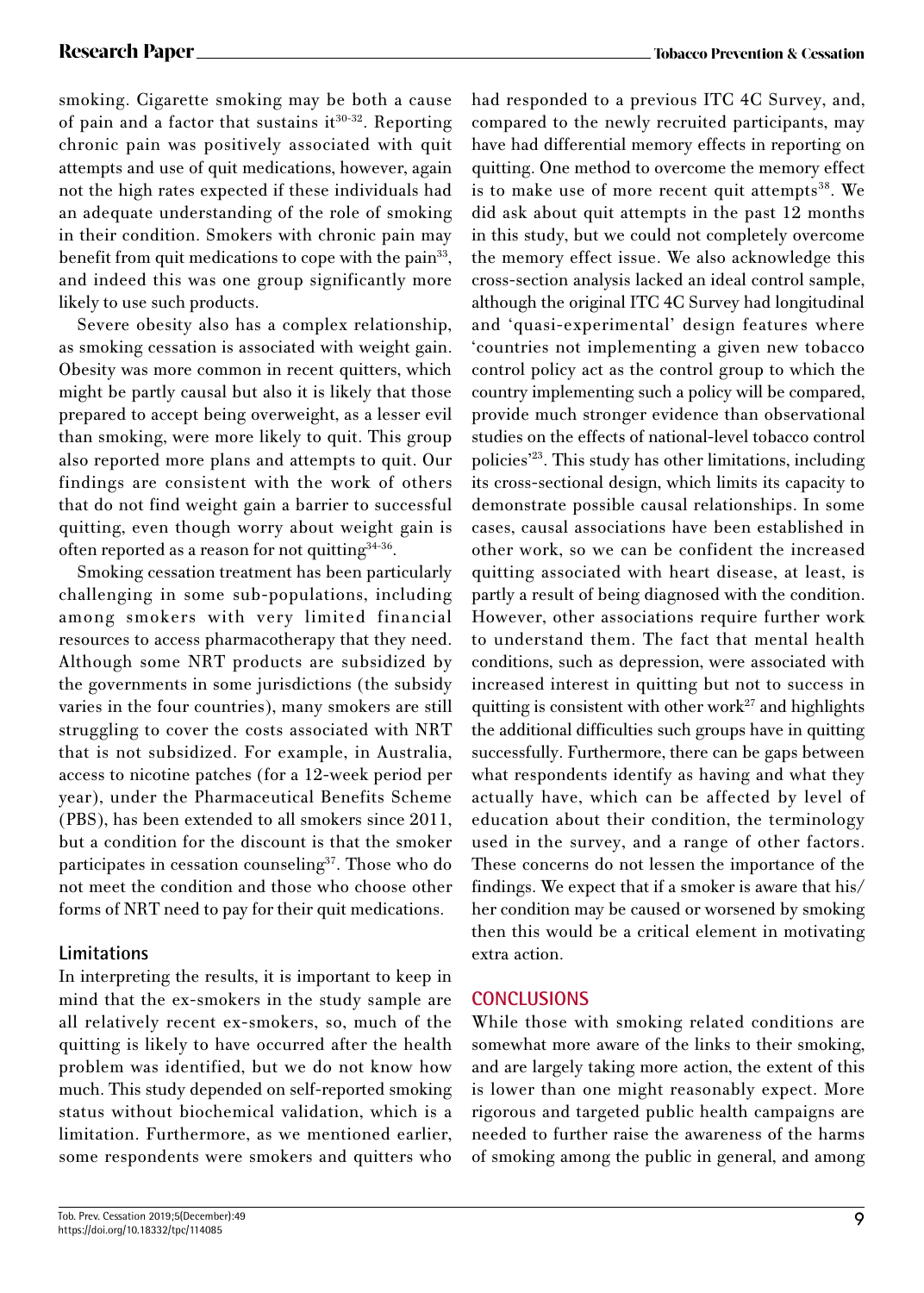those with various health conditions in particular. In the context of strengthened health promotion efforts, health professionals need to do more to use health conditions to motivate quit attempts and to ensure they are made with the most effective forms of cessation help.

## **REFERENCES**

- 1. U.S. Department of Health and Human Services. Reducing Tobacco Use: A Report of the Surgeon General. Atlanta, Georgia: U.S. Department of Health and Human Services, Centers for Disease Control and Prevention, National Center for Chronic Disease Prevention and Health Promotion, Office on Smoking and Health; 2000. https://www.cdc.gov/tobacco/data\_statistics/sgr/2000/ complete\_report/pdfs/fullreport.pdf. Accessed October 2, 2019.
- 2. Smith PH, Mazure CM, McKee SA. Smoking and mental illness in the US population. Tob Control. 2014;23(e2):e147-153. doi:10.1136/tobaccocontrol-2013-051466
- 3. Vermeulen JM, Wootton RE, Treur JL, et al. Smoking and the risk for bipolar disorder: evidence from a bidirectional Mendelian randomisation study. Br J Psychiatry. 2019;17:1-7. doi:10.1192/bjp.2019.202
- 4. Freund KM, D'Agostino RB, Belanger AJ, Kannel WB, Stokes J. Predictors of smoking cessation: the Framingham Study. Am J Epidemiol. 1992;135(9):957- 964. doi:10.1093/oxfordjournals.aje.a116407
- 5. Gritz ER. Smoking and smoking cessation in cancer patients. Br. J. Addict. 1991;86(5):549-554. doi:10.1111/j.1360-0443.1991.tb01806.x
- 6. McBride CM, Emmons KM, Lipkus IM. Understanding the potential of teachable moments: the case of smoking cessation. Health Educ Res. 2003;18(2):156-170. doi:10.1093/her/18.2.156
- 7. Hermanson B, Omenn GS, Kronmal RA, Gersh BJ. Beneficial six-year outcome of smoking cessation in older men and women with coronary artery disease. Results from the CASS registry. N Engl J Med. 1988;319(21):1365- 1369. doi:10.1056/nejm198811243192101
- 8. Salive ME, Cornoni-Huntley J, LaCroix AZ, Ostfeld AM, Wallace RB, Hennekens CH. Predictors of smoking cessation and relapse in older adults. Am J Public Health. 1992;82(9):1268-1271. doi:10.2105/ajph.82.9.1268
- 9. Ostroff JS, Jacobsen PB, Moadel AB, et al. Prevalence and predictors of continued tobacco use after treatment of patients with head and neck cancer. Cancer. 1995;75(2):569- 576. doi:10.1002/1097-0142(19950115)75:2<569::aidcncr2820750221>3.0.co;2-i
- 10. Richardson GE, Tucker MA, Venzon DJ, et al. Smoking cessation after successful treatment of small-cell lung cancer is associated with fewer smoking-related second primary cancers. Ann Intern Med. 1993;119(5):383-390. doi:10.7326/0003-4819-119-5-199309010-00006
- 11. Malarcher AM, Ford ES, Nelson DE, et al. Trends in Cigarette Smoking and Physicians' Advice to Quit Smoking Among People with Diabetes in the U.S. Diabetes Care. 1995;18(5):694-697. doi:10.2337/diacare.18.5.694
- 12. Shahab L, Jarvis MJ, Britton J, West R. Prevalence, diagnosis and relation to tobacco dependence of chronic obstructive pulmonary disease in a nationally representative population sample. Thorax. 2006;61(12):1043-1047. doi:10.1136/thx.2006.064410
- 13. Campion J, Checinski K, Nurse J, McNeill A. Smoking by people with mental illness and benefits of smoke-free mental health services. Advances in Psychiatric Treatment. 2008;14(3):217-228. doi:10.1192/apt.bp.108.005710
- 14. Royal College of Physicians, Royal College of Psychiatrists. Smoking and Mental Health: A joint report by the Royal College of Physicians and the Royal College of Psychiatrists. London: Royal College of Physicians, 2013. https://www.rcplondon.ac.uk/projects/outputs/smokingand-mental-health. Accessed October 2, 2019.
- 15. Lasser K, Boyd JW, Woolhandler S, Himmelstein DU, McCormick D, Bor DH. Smoking and mental illness: A population-based prevalence study. JAMA. 2000;284(20):2606-2610. doi:10.1001/jama.284.20.2606
- 16. Lawrence D, Mitrou F, Zubrick SR. Smoking and mental illness: results from population surveys in Australia and the United States. BMC Public Health. 2009;9(1):285. doi:10.1186/1471-2458-9-285
- 17. Szatkowski L, McNeill A. Diverging trends in smoking behaviors according to mental health status. Nicotine Tob Res. 2015;17(3):356-360. doi:10.1093/ntr/ntu173
- 18. Richardson S, McNeill A, Brose LS. Smoking and quitting behaviours by mental health conditions in Great Britain (1993-2014). Addict Behav. 2019;90:14-19. doi:10.1016/j.addbeh.2018.10.011
- 19. Klungsoyr O, Nygard JF, Sorensen T, Sandanger I. Cigarette smoking and incidence of first depressive episode: an 11-year, population-based followup study. Am J Epidemiol. 2006;163(5):421-432. doi:10.1093/aje/kwj058
- 20. Wilhelm K, Mitchell P, Slade T, Brownhill S, Andrews G. Prevalence and correlates of DSM-IV major depression in an Australian national survey. J Affect Disord. 2003;75(2):155- 162. doi:10.1016/s0165-0327(02)00040-x
- 21. Szatkowski L, McNeill A. The delivery of smoking cessation interventions to primary care patients with mental health problems. Addiction. 2013;108(8):1487- 1494. doi:10.1111/add.12163
- 22. Mathew AR, Hogarth L, Leventhal AM, Cook JW, Hitsman B. Cigarette smoking and depression comorbidity: systematic review and proposed theoretical model. Addiction. 2017;112(3):401-412. doi:10.1111/add.13604
- 23. Thompson ME, Fong GT, Hammond D, et al. Methods of the International Tobacco Control (ITC) four country survey. Tob Control. 2006;15(suppl 3):iii12-iii18. doi:10.1136/tc.2005.013870